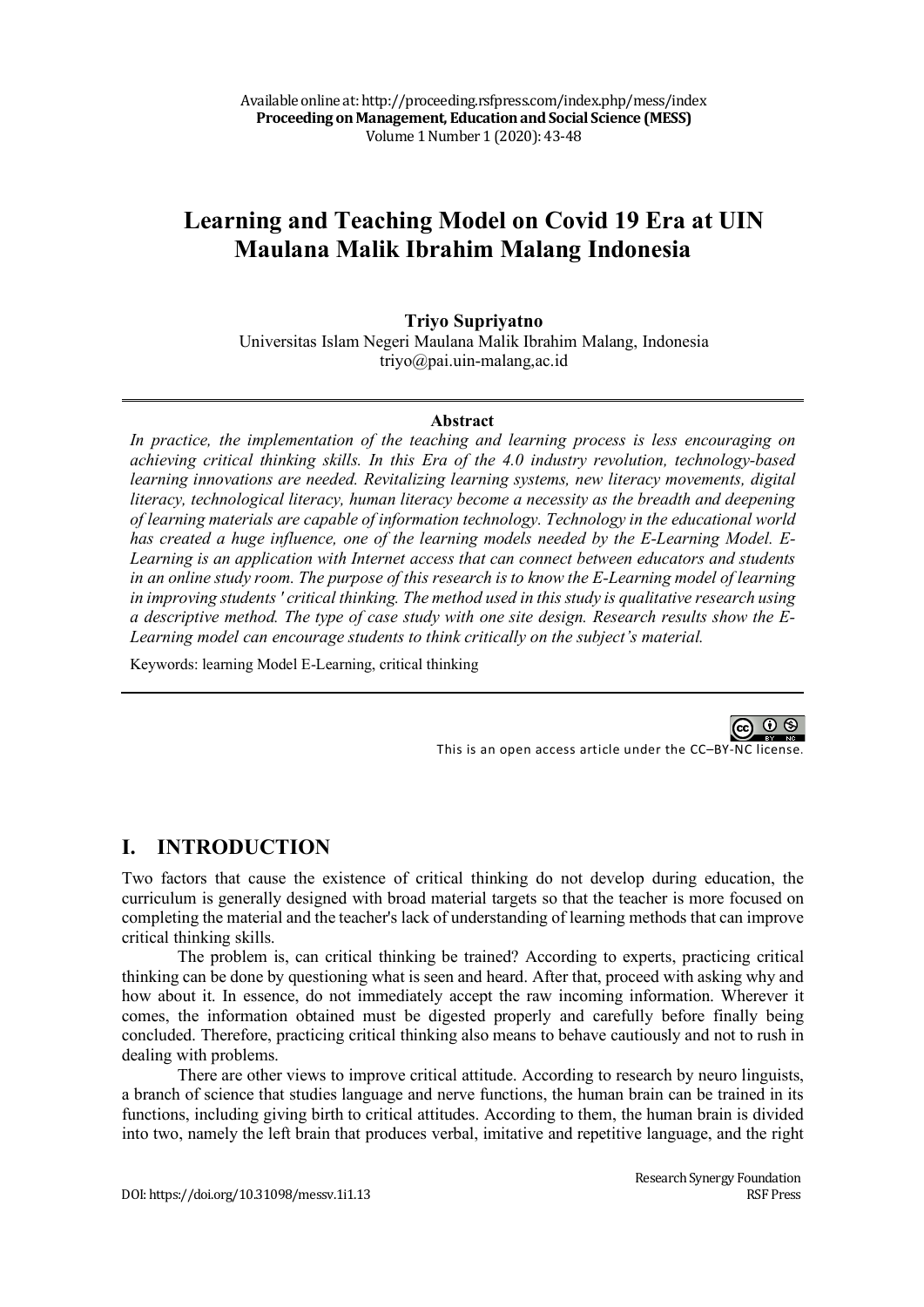brain which produces thoughts that are imaginative, comprehensive, and contemplative. It is suspected that the great people who made a great history were people who had active right brains.

### **II. LITERATURE REVIEW**

#### 2.1 "Where" and "When" to teach and learn

There are several ways to brand e-education in the use of the terms "where" so "when" (Allen and Seaman, 2014; Gaebel et al., 2014b; Means et al., 2010). Trendy this case we make known to important footings like e-education, merged or learning by hybrid, connected education, and by what means these perceptions can be understood. The primary step strength is situated to discover by what means these footings can be applied to "where" and "when" concerning the elasticity of advanced instruction.

#### 2.2 Classification of Learning by Online

United States Department of Academic reviewed and analyzed online classes as "Classes that happens partly or fully through the internet (Means et al.,2010, p. 9). Online classes being promoted with the reasoning to substitute vis a vis learning. Online classes combined with face to face instruction to give improvement toward lessons. (Means et al., 2010). We discover a similar approach in the American online classes survey, which done every year since 2006 by the Babson Survey Group (Allen and Seaman, 2014). In this survey 4 categories in regards to internet usage in many classes. Also, where and when appear to be an indicator. The first category includes traditional classes, in which the internet is not used. In the second category, the internet supports the traditional vis a vis class, by posting syllabus in the study management platform for example. The third category includes hybrid data in which sending big online content and video tutorial through the internet. The last category includes classes that are being held fully or mostly online. (Allen and Seaman, 2014, p. 6). E-learning is used to identify classes that are supported by information technology. Where and when variations are linked to blended learning and online classes. (Gaebel et al., 2014b). Table 19.1 shows how the approach where and when are linked to IT-based teaching.

|         |              | "Where"      |            |             | "When"       |  |
|---------|--------------|--------------|------------|-------------|--------------|--|
|         |              | UIN<br>based | Distance   | Synchronous | Asynchronous |  |
| earning |              | (classroom)  | (Wherever) | (real-time) | (Whenever)   |  |
|         |              |              |            |             |              |  |
| -       | Blended      |              |            |             |              |  |
| Ó       | Online       |              | X          |             | ∧            |  |
|         | <b>MOOCs</b> |              | v          |             |              |  |

Table 1. e-Learning suitable "Where" and "When"

Over the years in electronic learning at IPT there have been changes in the absorption of the terms 'where' and 'when'. For illustration, Bates (2014) circumstances that e-learning actions have reformed from existence a complement to out-of-date learning, it is so distinct by way of combined knowledge, to the habit of tutorial room replicas, wherever learning actions move from the teaching space to the Cyberspace, to come again it features as' classroom re-planning based on "campus" where campus teaching is reconsidered, because of the habit of knowledge "(Bates, 2014). He described this advance as touching as of being 'where and' when 'to a result, such as a vis interface on virtual site or in the classroom, to elastic explanations, as well as connected knowledge from a reserve. Elasticity includes scholars and instructors (Bates, 2014).

Research Bacow (et al.: 2012) suggest distinguishing the 4 halberds from which satisfied and approaches are grouped in connected knowledge to comprehend forms of range. These halberds are: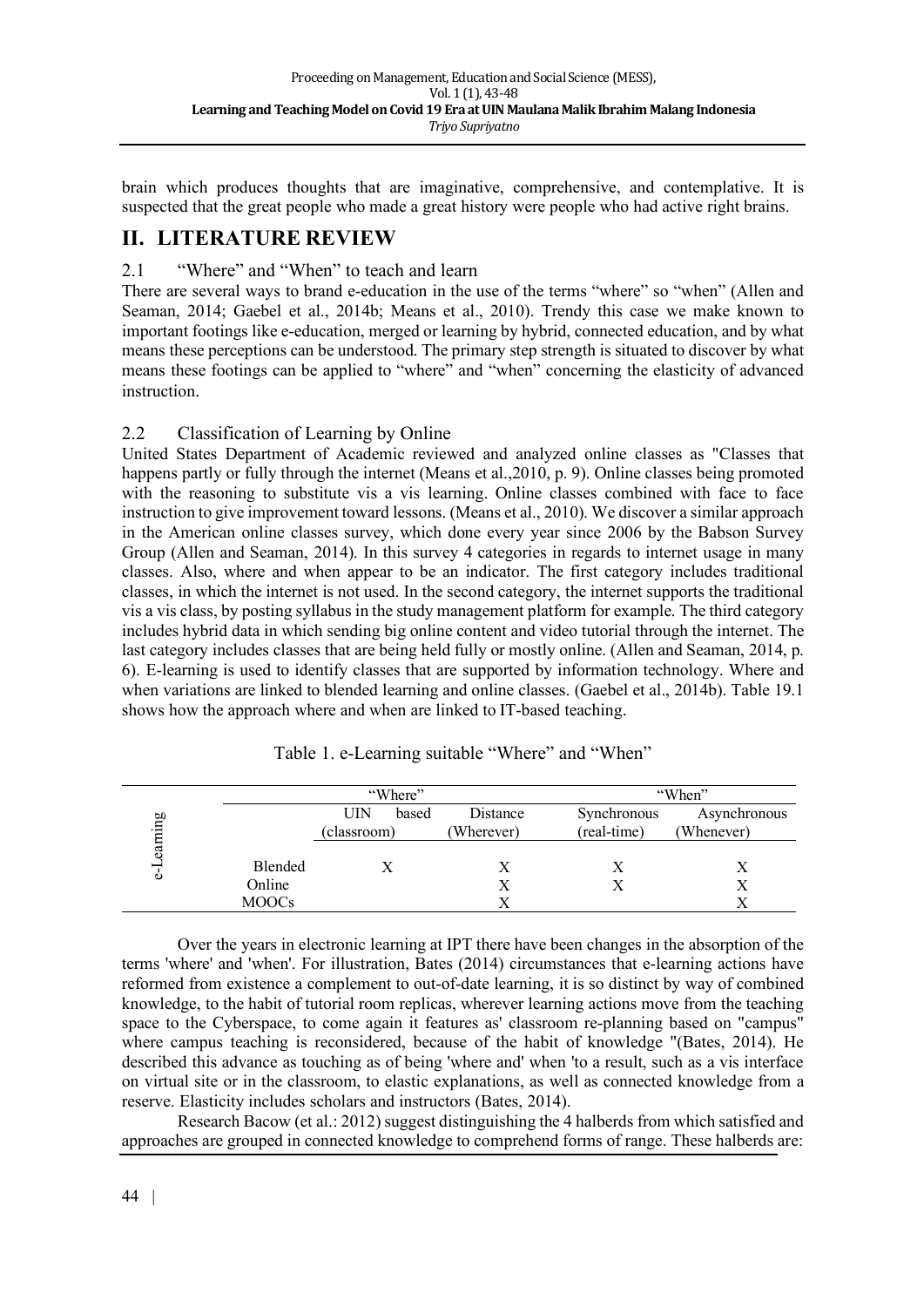(1) a purely online approach versus a mixture so includes vis a vis interface; (2) an independent system compared to a system in which wholly scholars participate simultaneously in teaching and learning in a set schedule; (3) the systems that depend on public competitions and friend-grounded approaches to arrangements that are concerned with individual learners; so (4) large exposed connected paths (MOOCs), namely comprehensive learning shaped by ironware, as opposed to methods that involve substantial ways by instruction teams to confirm interface with scholars.

## **III. RESEARCH METHODOLOGY**

This study using a qualitative approach with the following characteristics; 1) takes place in a scientific setting, 2) the researcher becomes the main instrument or data collection tool, and 3) the data analysis is carried out inductively. Through a qualitative approach, this study seeks to provide explanatory, rational answers, focusing on the question of "how", which is structured in the design of research as a scientific responsibility. By always linking the logical relationship between questions asked, collecting relevant data, and analyzing research results.

The steps in this study are as follows: 1) Collecting data on the moral learning paradigm as a theoretical foundation, 2) Collecting data on moral learning to form moderate Muslims, 3) Analyzing to obtain an abstraction about moral learning strategies and strategies for the formation of moderate Muslims. In data analysis, modified analysis is a way to develop theories and test them (Robert, 1998: 65).

The characteristics of this study, carried out using multi-site studies (multi-site studies), which is a qualitative research design involving several sites with research subjects that are assumed to have the same characteristics. As explained by Bogdan and Biklen (1998: 98), the multi-site study design is one form of qualitative research design, which can be used primarily to develop theories that are raised from several similar research settings, so that theories can be generated that can be transferred to more situations broad and more general scope.

Data collection techniques used in this study were interviews, observation, and documentation. Interviews are used to capture data or information relating to strategies used in internalizing religious moral values. Observation is used to obtain data regarding the implementation of the methods used in internalizing religious moral values in the learning process. Documentation is used to obtain data about the description of the object under study. Also, to complete the data from interviews and observations.

To get data that can be scientifically justified, from the data that has been collected, check the validity first. In this research, the technique of checking the validity of the data used is the triangulation technique, which is the crossing of information obtained from the source so that in the end only valid data is used to achieve the results of the study (Arikunto, 2006: 18).

The triangulation technique used in this study is the triangulation of methods and sources, namely by reconfirming the interview information with documentation and observation. Research data obtained from different sources through interviews were reconfirmed with data obtained through observation and documentation. The data used in this study are valid data after going through the process of crossing information. The data analysis technique used in this study is the inductive analysis technique, which is an analysis that departs from the data and leads to general conclusions.

## **IV. FINDING AND DISCUSSION**

In the learning process of students of course the teacher has an important role to participate in shaping the character of students who are critical in dealing with various situations. The ability to think critically, of course, cannot be obtained instantly but must be familiarized and well implanted.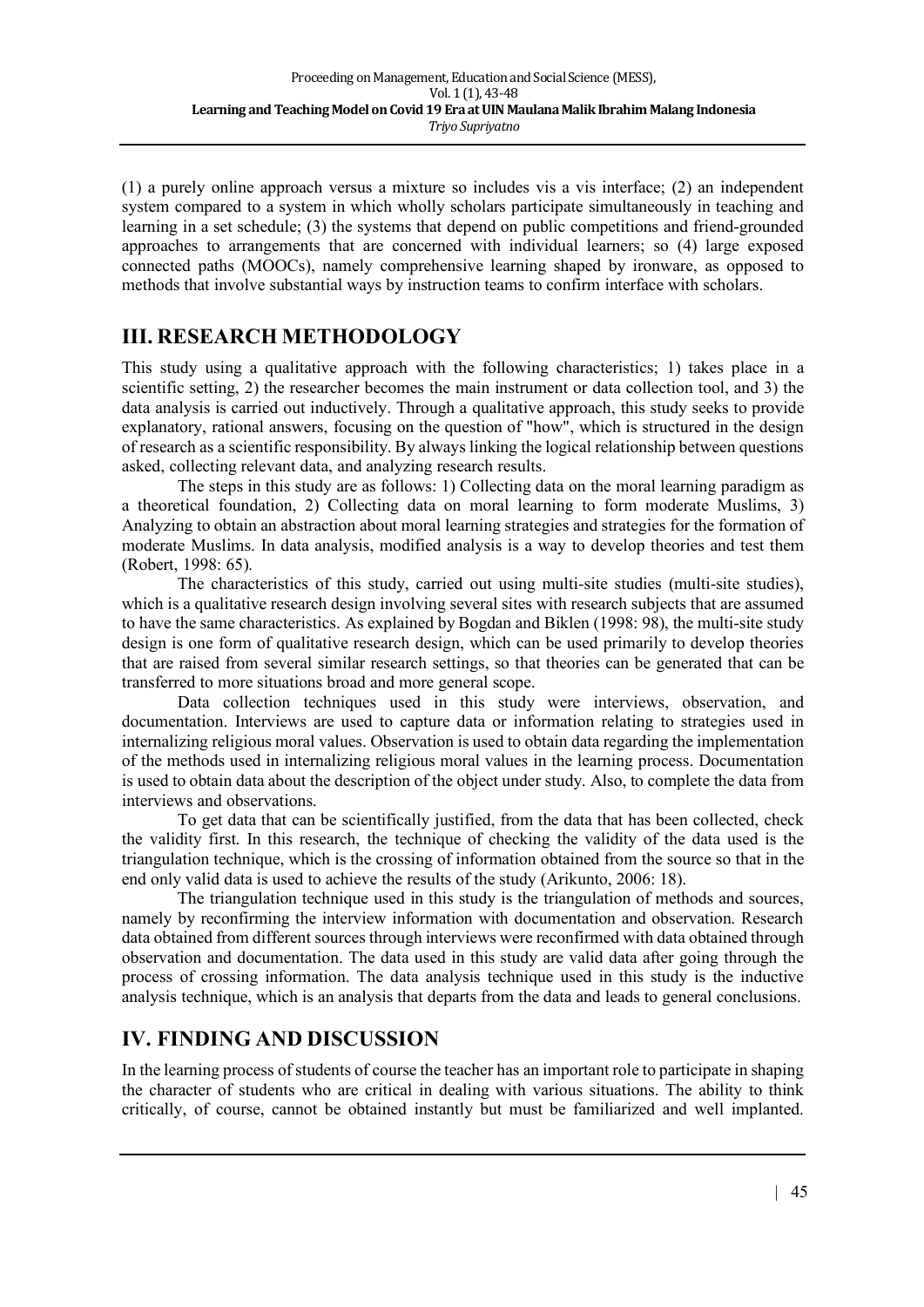Various ways can be done to build critical thinking habits for students, especially junior high-class students who will face the next world.

Critical thinking itself according to experts has a level of importance that is almost the same as writing and reading as academic competencies. So by definition, critical thinking is an interpretation and evaluation in observing, capturing information, communicating, and actively arguing. Of course, this is one of the reasons why it is important to have the ability to think critically.

Teachers need to provide learning techniques for students whose focal point is to develop critical thinking skills. That way there will be various advantages that can be obtained as follows: Helps to increase student and teacher enthusiasm during the learning process. By getting students to think critically then whatever is learned will stick to students' minds longer, to achieve optimal learning goals Students will be trained to have the ability to solve problems that begin when studying at class and then get used to doing it with various challenges of life outside the class environment. That way the information obtained will be more in-depth and comprehensive as knowledge for students. These benefits can be obtained if the teachers can maximize how to make students able to think critically. The activity of each child to optimize his critical attitude is indeed different, but of course, it can be trained so that it continues to grow and become an ability that can be used by students in life in society and face various types of challenges or problems.

Students must continue to try to find the latest sources of information to be used as consideration in thinking. Students must also be accustomed to having an open attitude towards the statements of others as well as new information that comes in without ignoring the initial consideration that has been done. So that later this ability can be applied to solve a problem or challenge.

After having the ability to think critically, the teacher has the next important pran. The role is to remind and encourage students' sensitivity to the feelings of others, different ways of thinking, and perhaps the complexity of the thoughts possessed by others and the interlocutors. That way even though his way of thinking is critical but not to hurt others who might think differently from one another.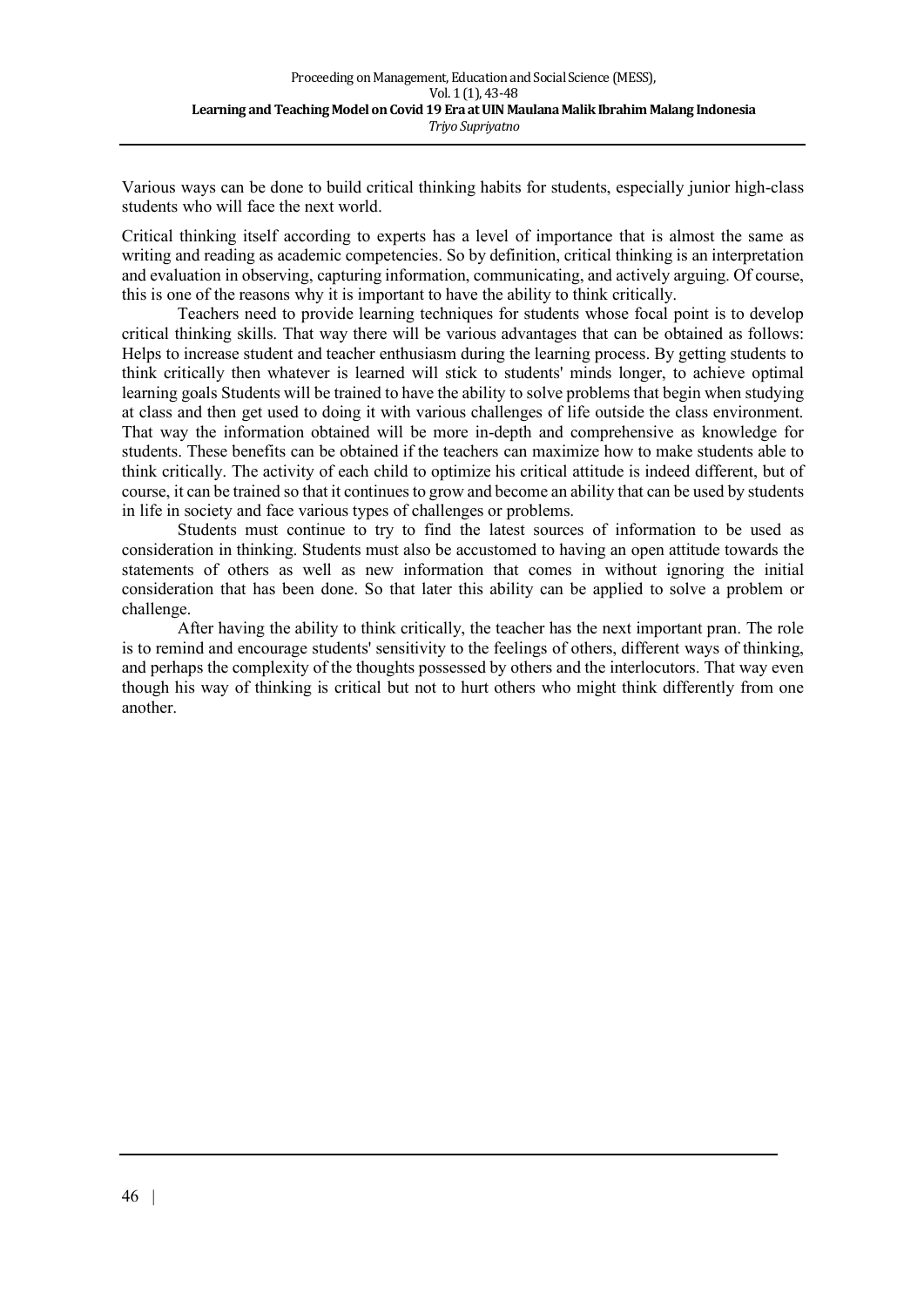

Figure 1. E-Learning Model on UIN Maulana Malik Ibrahim Malang

## **V. CONCLUSION AND FURTHER RESEARCH**

E-Learning Learning Model can encourage students to think critically about the subject matter. The combination of various strategies in more recommended because it can achieve various aspects of the critical thinking component. Teaching technology that applies a combination of various existing strategies such as the E-Learning Learning Model. Educators need to develop these teaching strategies in teaching so that students can learn historical learning material through the process of critical thinking. Thus students can give a deeper meaning (not just get deep material) from the material being studied. Critical thinking in the process of learning this history can be accomplished if all the facts about historical events can be found, using the teacher and students having complete sources and materials.

### **REFERENCES**

Allen, I. E., and J. Seaman (2014) Grade Change. Tracking Online Education in the United States (Wellesley, MA: Babson College/Sloan Foundation)

Bacow, L. S., Bowen, W. G., Guthrie, K. M., Lack, K. A. and M. P. Long (2012) Barriers to Adoption of Online Learning Systems in U.S. Higher Education. Retrieved from